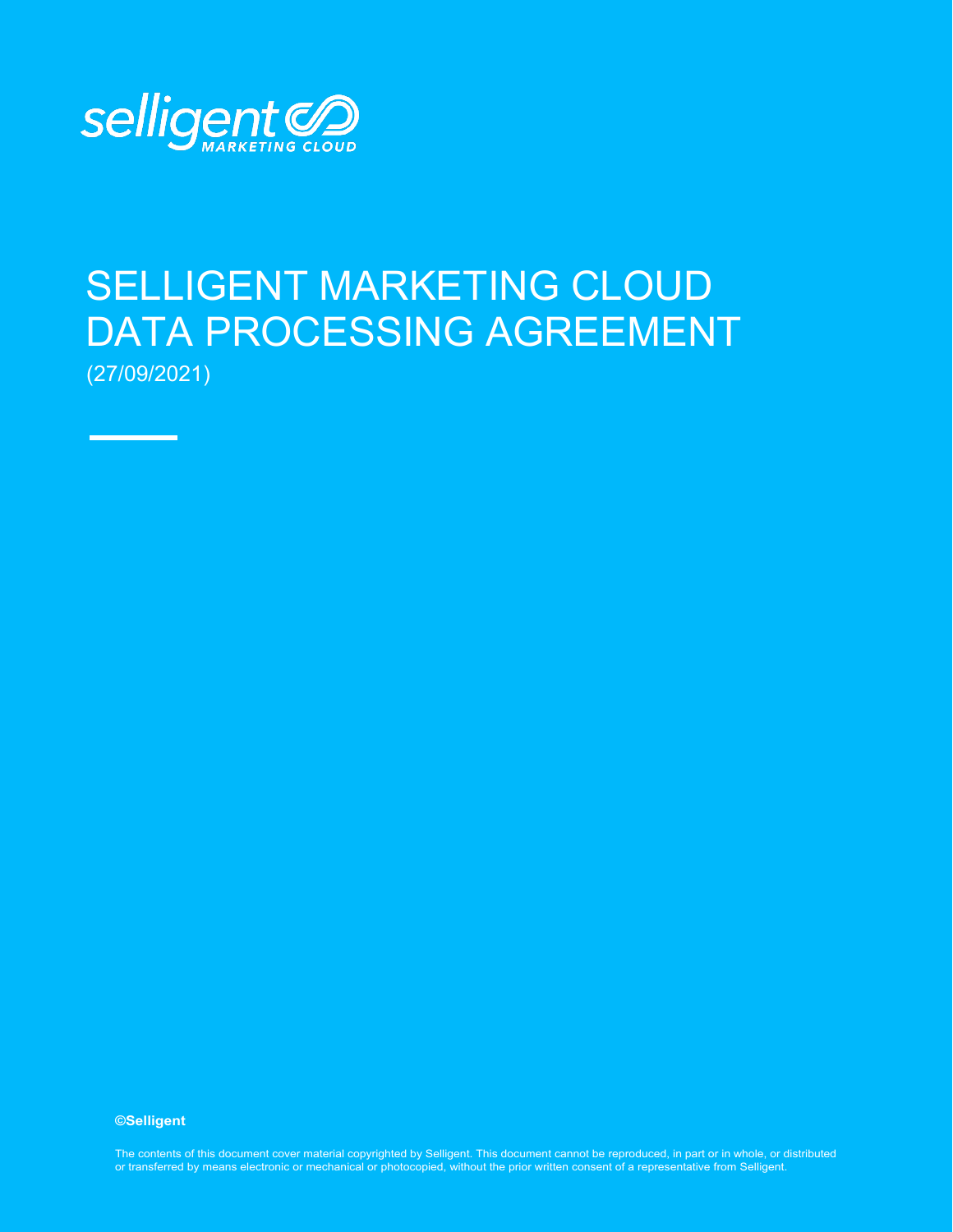# **DATA PROCESSING AGREEMENT**

**This Data Processing Agreement ("DPA") forms part, and becomes an Annex, to the Agreement between Selligent and the Client. This DPA is entered into by the Client on behalf of itself and, to the extent required under applicable Data Protection Law and Regulations, in the name and on behalf of its Authorized Affiliates. For the purpose of this DPA, the term "Client" shall include Client and Authorized Affiliates, unless the context indicates otherwise.**

#### **1. PURPOSE**

Pursuant to the Agreement, Client shall provide Personal Data to Selligent. The parties agree to comply with the following provisions with respect to any Personal Data transferred to or processed or accessed by Processor pursuant to or in connection with the Agreement.

#### **2. DEFINITIONS**

"**Affiliate**" means any entity that directly or indirectly controls, is controlled by, or is under common control with the subject entity. "Control", for purposes of this definition, means direct or indirect ownership or control of more than 50% of the voting interests of the concerned entity.

"**Authorized Affiliate**" means any Client's Affiliate(s) which (a) is subject to the data protection laws and regulations of the European Union, the European Economic Area and/or their member states, Switzerland and/or the United Kingdom, and (b) is permitted to use the Services pursuant to a Sales Order between Client and Selligent.

"**Controller**" means the entity which determines the purposes and means of the Processing of Personal Data.

"**Data Subject**" means the identified or identifiable person to whom Personal Data relates.

"**Data Protection Law and Regulations**" means all laws and regulations, including laws and regulations of the European Union, the European Economic Area and their member states, Switzerland and the United Kingdom, applicable to the Processing of Personal Data under the Agreement.

"**GDPR**" means the Regulation (EU) 2016/679 of the European Parliament and of the Council of 27 April 2016 on the protection of natural persons with regard to the processing of Personal Data and on the free movement of such data, and repealing Directive 95/46/EC (General Data Protection Regulation).

"**Personal Data**" means any Client Data that directly or indirectly identifies a natural person, or, with respect to those countries where relevant, a legal person.

"**Processing**" means any operation or set of operations which is performed upon Personal Data, whether or not by automatic means, such a collection, recording, organization, structuring, storage, adaptation or alteration, retrieval, consultation, use, disclosure by transmission, dissemination or otherwise making available, alignment or combination, restriction, erasure or destruction. "Process", "Processed" and "Processes" shall be interpreted accordingly.

"**Processor**" means the entity that Processes Personal Data on behalf of the Controller.

"**Standard Contractual Clauses**" means the European Commission standard contractual clauses for the transfer of Personal Data to a Processor established in a third country which does not ensure an adequate level of data protection, as approved by Commission Decision (EU) 2021/914(Controller to Processor transfers) as amended, replaced or repealed from time to time.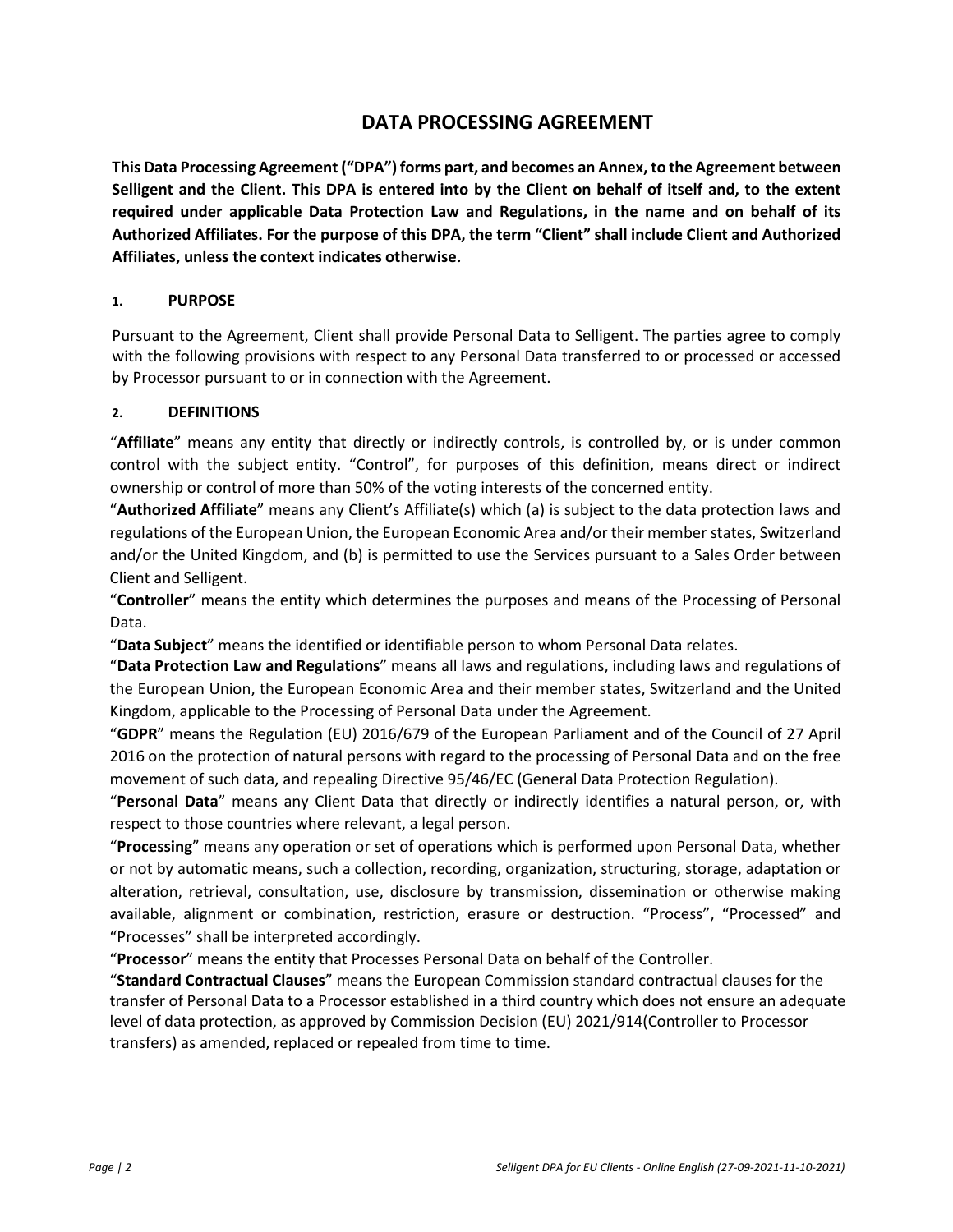"Selligent" means Selligent SA<sup>[1](#page-2-0)</sup>, acting in its own name and on its own behalf and, to the extent required under applicable Data Protection Law and Regulations, in the name and on behalf of the Selligent Affiliate that is party to the Agreement.

All capitalized terms not defined herein shall have the meaning set forth in the Agreement.

# **3. ROLES OF THE PARTIES**

# **3.1 Controller and Processor**

The parties acknowledge and agree that with regard to the Processing of Personal Data, Client (including for the avoidance of doubt Authorized Affiliates, as the case may be) is the Controller and Selligent is the Processor with respect to Personal Data that Selligent Processes pursuant to the Agreement.

# **3.2 Authorized Affiliates**

The Client enters into this DPA on its own behalf and, to the extent applicable, in the name and on behalf of its Authorized Affiliates, thereby establishing a separate DPA between Selligent and each of such Authorized Affiliates subject to article [9 o](#page-6-0)f this DPA. For the avoidance of doubt, where an Authorized Affiliate becomes a party to this DPA, to the extent required under the Data Protection Law and Regulations, it is bound by its obligations as Controller. Unless otherwise prescribed by the Data Protection Law and Regulations, any right will be exercised by the Client as party to the Agreement on behalf of an Authorized Affiliate and such rights exercised by the Client as party to the Agreement shall be exercised in a combined manner for all of its Authorized Affiliates and not separately for each of them.

# **4. PROCESSING OF PERSONAL DATA**

# **4.1 Subject-matter of the Processing**

The subject-matter of the Processing is the performance of the core Services pursuant to the Agreement. The content of the Processing, the types of Personal Data Processed and the categories of Data Subjects concerned by the Processing are further detailed in Schedule 2 of this DPA.

# **4.2 Provision of Personal Data by the Controller**

It is up to the Client's sole discretion to monitor what Personal Data is transferred to and uploaded on the Selligent Platform and to assess whether the technical and organizational measures implemented by Selligent provide the appropriate level of protection of its Personal Data on the Platform. In any case, the Client shall comply with the requirements of Data Protection Law and Regulations in its use of the Services and in any instruction for the Processing of Personal Data.

Client is solely responsible:

- For the accuracy, quality, integrity, legality, reliability and appropriateness, and, in general, the content of Personal Data transferred to and stored in the Platform, or generated and used by the Services;
- For the use of a secured communication protocol when submitting the Personal Data on the Selligent Platform (such as FTPS, SFTP or HTTPS), and for subscribing to the billable encryption

<span id="page-2-0"></span><sup>&</sup>lt;sup>1</sup> A company incorporated under the laws of Belgium and registered under company number BE 0433.657.207, with its registered office at 1420 Brainel'Alleud, 2 avenue de Finlande, Belgium.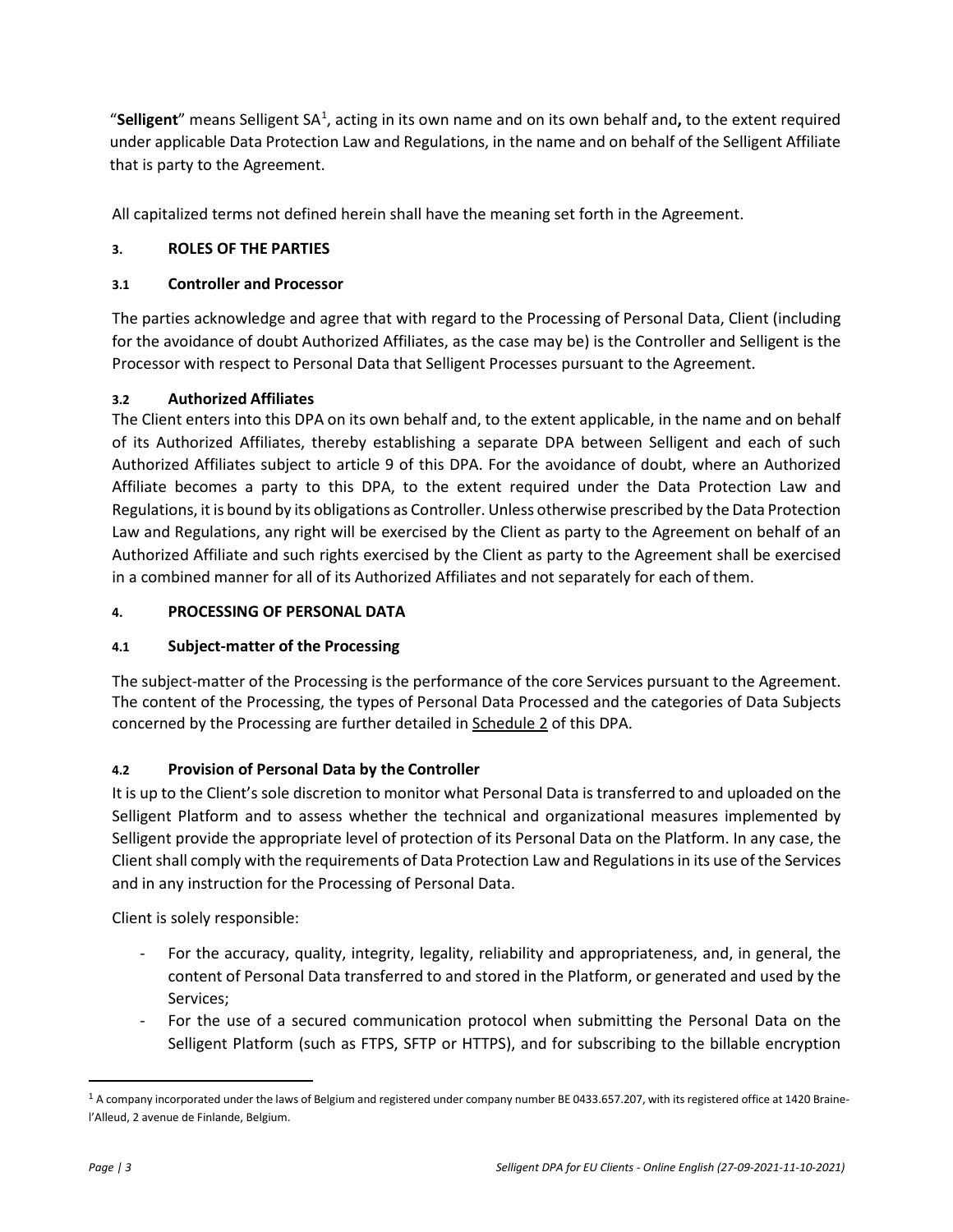service made available by the Processor.

## **4.3 Processing of Personal Data by Selligent**

#### **4.3.1. Client's Instructions**

Selligent shall Process Personal Data only on behalf of and according to documented instructions of the Client for the following purposes:

- Processing in accordance with the Agreement and any specific Sales Order or Statement of Work;
- Processing determined by the Users upon their use of the Services;
- Processing upon other documented instructions provided by the Client (e.g. via email) in line with the Agreement and consistent with the Services.

Selligent shall inform the Client if in its opinion an instruction given by the Client infringes Data Protection Laws and Regulations.

# **4.3.2. Selligent's use of Personal Data**

Selligent shall not use the Personal Data for its own purposes or for the purposes of any third party, and shall Process Personal Data in accordance with Data Protection Law and Regulations. Selligent shall not take any unilateral decisions about the use of the Personal Data or the length of time the Personal Data will be stored, except pursuant to statutory provisions or court or regulatory body decision that prescribe otherwise.

#### **4.3.3. Processor's employees**

Subject to Article 6 below, Selligent's employees who may have access to the Personal Data of the Client is limited to those employees performing Services in accordance with the Agreement, except prescribed otherwise by Data Protection Law and Regulations. The group of employees performing Services in accordance with the Agreement are listed in Schedule 2 of this DPA.

# **5. SECURITY OF PERSONAL DATA**

# <span id="page-3-0"></span>**5.1 Security measures**

The Processor shall maintain appropriate technical and organisational measures to secure Personal Data (including to protect Personal Data against accidental or unlawful destruction, loss or alteration or damage, unauthorized disclosure of, or access to, Client Data). Details of such measures are available upon Client's request only for the purpose of demonstrating compliance with the GDPR. These measures refer to a suitable level of security, taking into account the state of the art and the costs of implementation, as well as the risks inherent in data Processing proposed by the Processor and the nature of the Personal Data.

# **5.2 Certifications and Audits**

At date of signing of this DPA, Selligent has obtained the third-party certifications as described in Schedule 3 of this DPA. Upon Client's written request at reasonable intervals and subject to reasonable notice, Selligent will enable the Controller to supervise its compliance with provisions of article [5.1 b](#page-3-0)y instituting an audit, subject to confidentiality obligations. Selligent will provide the necessary information and documentation and its reasonable cooperation with Client. The audit will be carried out in line with the requirements set out in the Service Level Agreement. The costs of the audit will be borne by the Client,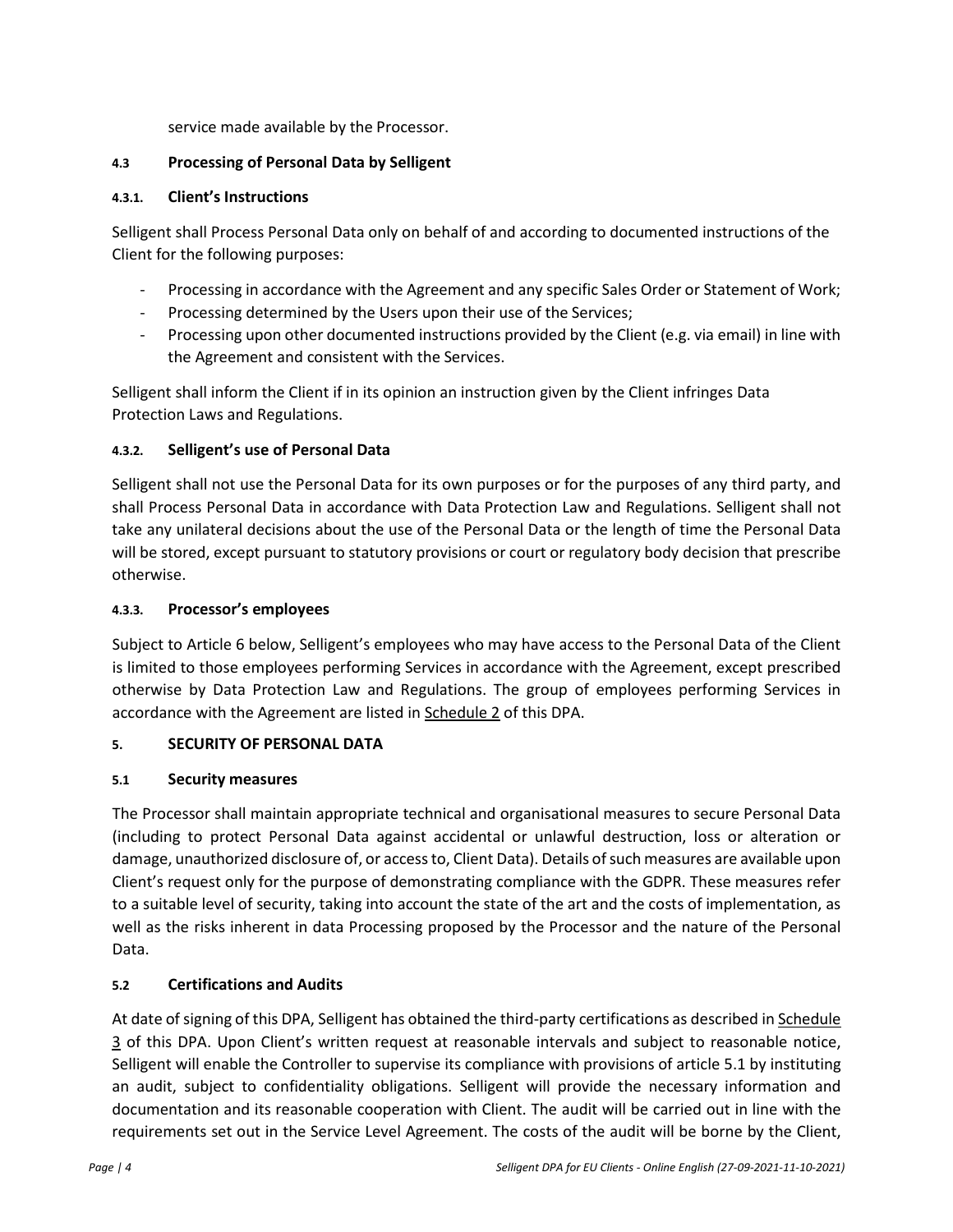unless the audit reveals that the provisions of article [5.1](#page-3-0) have not been complied with in a material way, in which case the Processor will bear the costs of the audit directly related to the material errors. In such case, the Processor will promptly develop a corrective action plan. It is agreed that Client will mitigate the burden of the audit for Selligent by combining, to the extent possible, several audit requests carried out on behalf of different Authorized Affiliates in one single audit.

# **5.3 Notification of data breaches**

Selligent shall notify Client without undue delay after becoming aware of the accidental or unlawful destruction, loss or alteration or damage, unauthorized disclosure of, or access to, Client Personal Data Processed by Selligent or its sub-processor(s) of which Selligent becomes aware (hereafter a "**Personal Data Breach**"). Selligent will provide the relevant information in a report that shall include, to the extent within Selligent's reasonable control, relevant information about the nature, scope, circumstances, predictable consequences and the measures taken or to be taken. At the Client's request, Selligent will reasonably cooperate to enable the Client to comply with the notification obligation, according to article [11 o](#page-6-1)f this DPA. For the avoidance of doubt, the Client is entitled to make and receive notification on behalf of any Authorized Affiliates and will be responsible for coordinating all communications in connection with this DPA.

## **5.4 Confidentiality of Personal Data**

## **5.4.1. Confidentiality within the organisation of the Processor**

Processor shall ensure that Selligent's employees having access to Client Personal Data are bound by contractual confidentiality obligations and are informed about the confidential nature of the Personal Data and the responsibilities arising from the Processing of Personal Data.

#### **5.4.2. Confidentiality outside the organisation of the Processor**

Unless it has obtained the Client's prior written consent, Selligent is prohibited from granting any third party access to the Personal Data, except and to the extent that it is necessary for the performance of the Services, in accordance with article [6 b](#page-4-0)elow.

If Selligent receives a request or an order from a regulatory authority, a government agency, or a court (including but not limited to investigative, penal, or security institutions) to inspect or be provided with Personal Data belonging to the Controller (each an "*Order*"), then Selligent will, to the extent legally permitted, inform the Client without undue delay of such Order. In dealing with the Order, Selligent will observe the Client's instructions (including an instruction to leave all or part of dealings with the Order to the Client) and will provide all reasonably necessary cooperation. Should the Order prohibit Selligent from meeting its obligations pursuant to this article, Selligent will promote the reasonable interests of the Client and, in particular, will scrutinize any such Order to determine whether the Order is valid, legally binding and lawful and take all reasonable steps to reject or contest any Order that is not valid, legally binding and lawful.

#### <span id="page-4-0"></span>**6. SUB-PROCESSORS**

**6.1** Client agrees that Selligent's Affiliates are specifically authorized to be retained as sub- processors and that Selligent and Selligent's Affiliates may retain respectively third party sub- processors in connection with the performance of the Services. Selligent Affiliates are listed in Schedule 1 of this DPA. Selligent warrants that data processors whose services Selligent wishes to engage for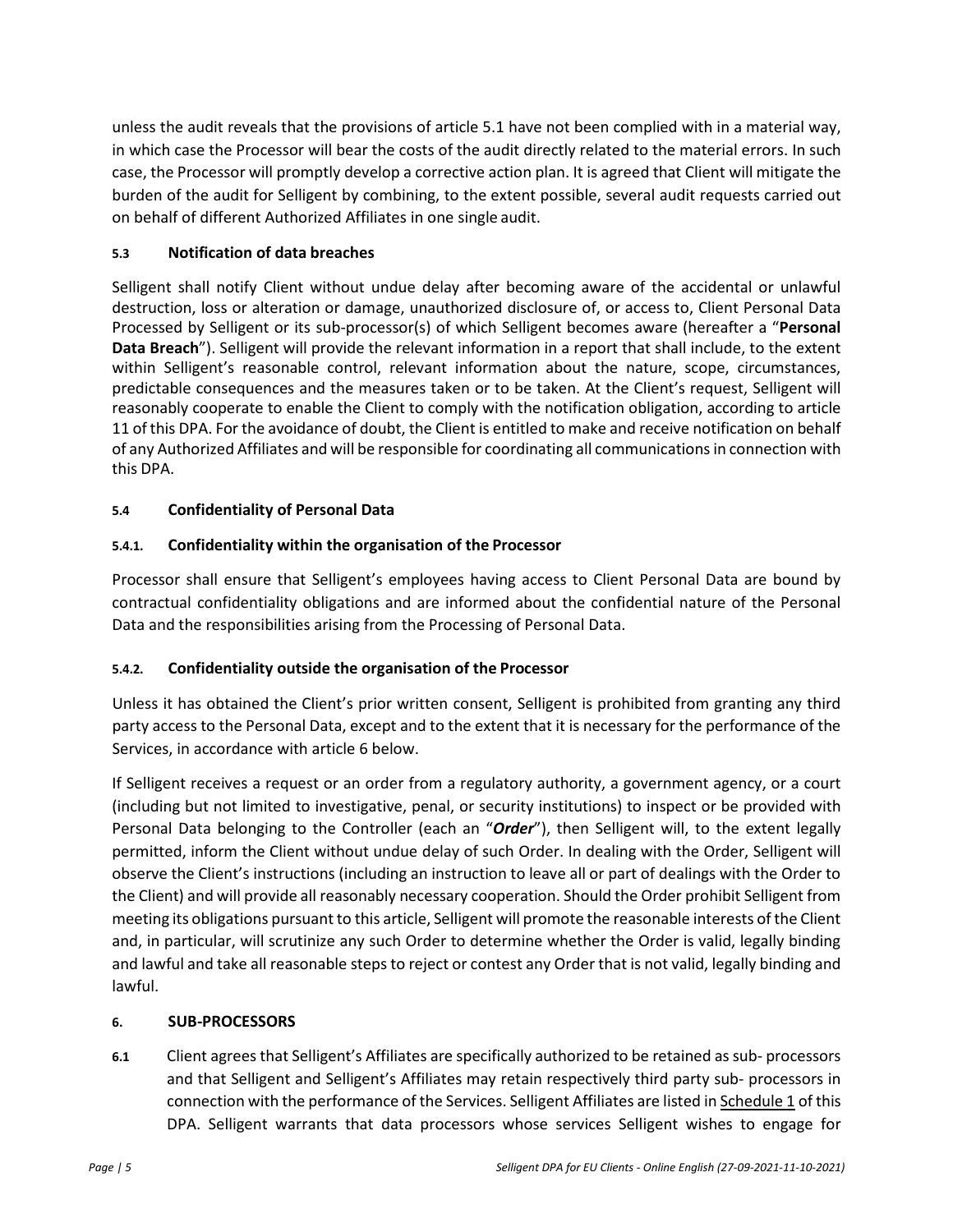Processing Client's Personal Data will be selected with due care. When Selligent wishes to rely on such other sub-processors, Selligent undertakes that such Processing by the sub-processor will only take place upon explicit instruction of Selligent. Selligent or Selligent's Affiliates will have in place a written agreement with any sub-processor it uses ensuring the compliance with its obligations under this DPA.

- **6.2** Selligent will notify the Client in writing of its decision to engage or replace a sub-processor in due time in order to give the Controller the opportunity to comment to such addition or change, and, as the case may be, to object in accordance with article 28 of the GDPR. In case the Client should object to a new sub-processor, the parties will meet to discuss the objections and agree on a reasonable solution acceptable to each of them. If no solution is found within 30 calendar days of Client's objection, and subject to the new sub-processor not presenting the same level of technical and organizational measures as those previously in place, Client shall be entitled to terminate such Sales Order or Statement of Work with respect to such Services that cannot be provided by Selligent without the use of the objected new sub-processor and to a refund of any prepaid fees covering the remaining of the term for such specific Services, without any additional compensation being owed by any party.
- **6.3** The sub-processors engaged by the Processor upon entry into force of this DPA are listed in Schedule 4 of this DPA.
- **6.4** Selligent will remain liable for the acts and omissions of the sub-processor to the same extent it would be liable under this DPA if performing itself the services of a sub-processor.

#### **7. TRANSFER OF PERSONAL DATA OUTSIDE THE EEA**

#### **7.1 Hosting of Client Data**

Selligent Platform is located within the European Economic Area (EEA).

#### **7.2 Transfer of Personal Data**

Any transfer of Personal Data by Selligent as Processor from the European Union, the EEA, and/or their member states, Switzerland and/or the United Kingdom, as applicable, to a sub-processor in countries which do not ensure an adequate level of data protection according to Data Protection Law and Regulations, will occur subject to the Client's notification and under the appropriate transfer mechanisms, as made available and compliant with Data Protection Law and Regulations, subject to Article 6 above. In each case where such transfer as referred to above would be prohibited by Data Protection Law and Regulations in the absence of Standard Contractual Clauses, Selligent shall enter into these Standard Contractual Clauses with the sub-processor.

Selligent and the sub-processor will assess whether, having regard to the nature of the Personal Data, the purposes and context of the Processing, and the country of destination, the sub-processor is able to ensure an adequate level of protection for the Personal Data as required by Data Protection Law and Regulations. Where that is not the case, Selligent and its sub-processor will consider what additional safeguards may be implemented to ensure an adequate level of protection for the Personal Data Processed on behalf of the Client.

Notwithstanding the generality of the foregoing, the Client agrees that for Support Services purposes, Support Services may be provided, when necessary, out of Selligent Inc. in the USA.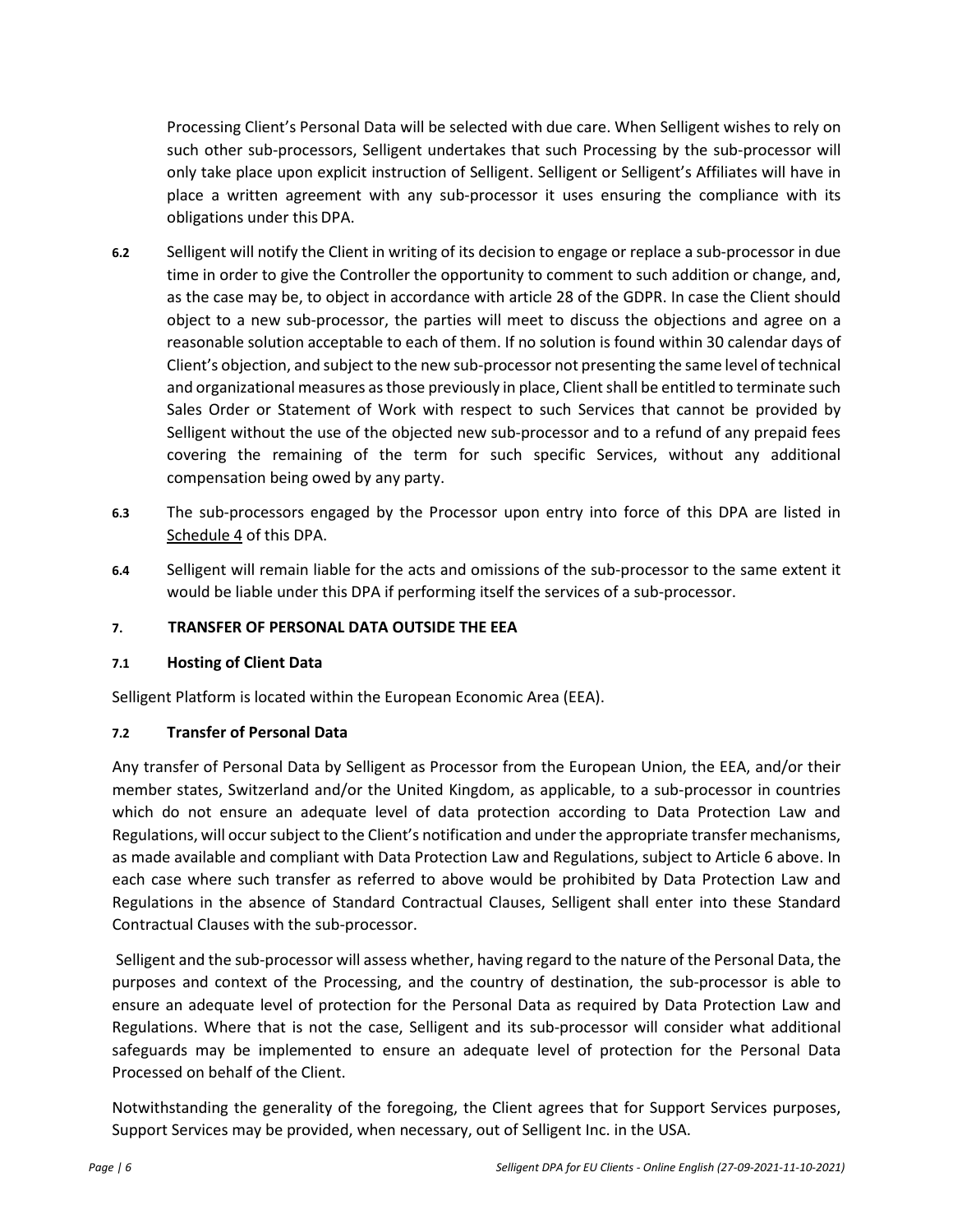In case any permitted use of the Services by a Client to an Authorised Affiliate results in a transfer of Personal Data outside the European Union, the EEA, and their member states, Switzerland and the United Kingdom, Client and such Affiliate shall comply with all Data Protection Law and Regulations applicable to transfers of Personal Data outside the European Union, the EEA, and their member states, Switzerland and the United Kingdom.

# <span id="page-6-2"></span>**8. DATA SUBJECT'S RIGHTS**

Selligent will, to the extent possible, assist the Client by means of appropriate technical and organisational measures for the fulfilment of the Client's obligation to respond to requests from Data Subjects exercising their rights laid down in Chapter III of GDPR.

Selligent will, to the extent legally permitted, promptly notify Client if Selligent receives a request from a Data Subject to exercise the Data Subject's rights laid down in Chapter III of GDPR.

# <span id="page-6-0"></span>**9. LIABILITY FOR BREACHES UNDER THIS DPA**

Each party's and all of its Affiliates' liability, taken together in the aggregate, arising out of or in connection with this DPA, and all DPAs between Authorized Affiliates and Selligent, whether in contract or tort, shall be subject to the liability limitations set forth in the Agreement and any reference to a party's liability in the Agreement shall be deemed to be a reference to the aggregate liability of such party and all of its Affiliates.

# **10. TERM AND TERMINATION OF THIS DPA**

- **10.1** This DPA will come into force upon execution of any contractual document between the parties by virtue of which the DPA becomes applicable and will in any case terminate upon the termination of the Agreement.
- **10.2** At the request of the Client or upon the termination of the DPA (regardless of the reasons for such termination), Selligent will ensure that, at the Client's option:
	- The Personal Data is made available to the Client or to a subsequent service provider in accordance with the Agreement entered into by the parties. Such request must be notified in writing by the Client at the latest by the effective date of termination or expiration of the Agreement. Processor will return to Client its data through FTPS or SFTP within fifteen (15) calendar days of such request. All complaints relating to the return of the data must be notified to Selligent in writing within ten (10) calendar days of the return. The format in which such data will be returned will be Selligent format or any other format that can be run on standard software.
	- Destroy all of the Personal Data that has been provided to it, as well as all Personal Data it has Processed, in accordance with the recognised standards for data destruction, and provide the Controller with written confirmation of such destruction.
- **10.3** After the termination of the DPA, Selligent will not retain any copies of the Personal Data, except for that relating to any agreed technical back-up procedures or to the extent legally required.

# <span id="page-6-1"></span>**11. INFORMATION AND ASSISTANCE**

Selligent will provide Client with the information and assistance necessary to allow Client (as Controller) to: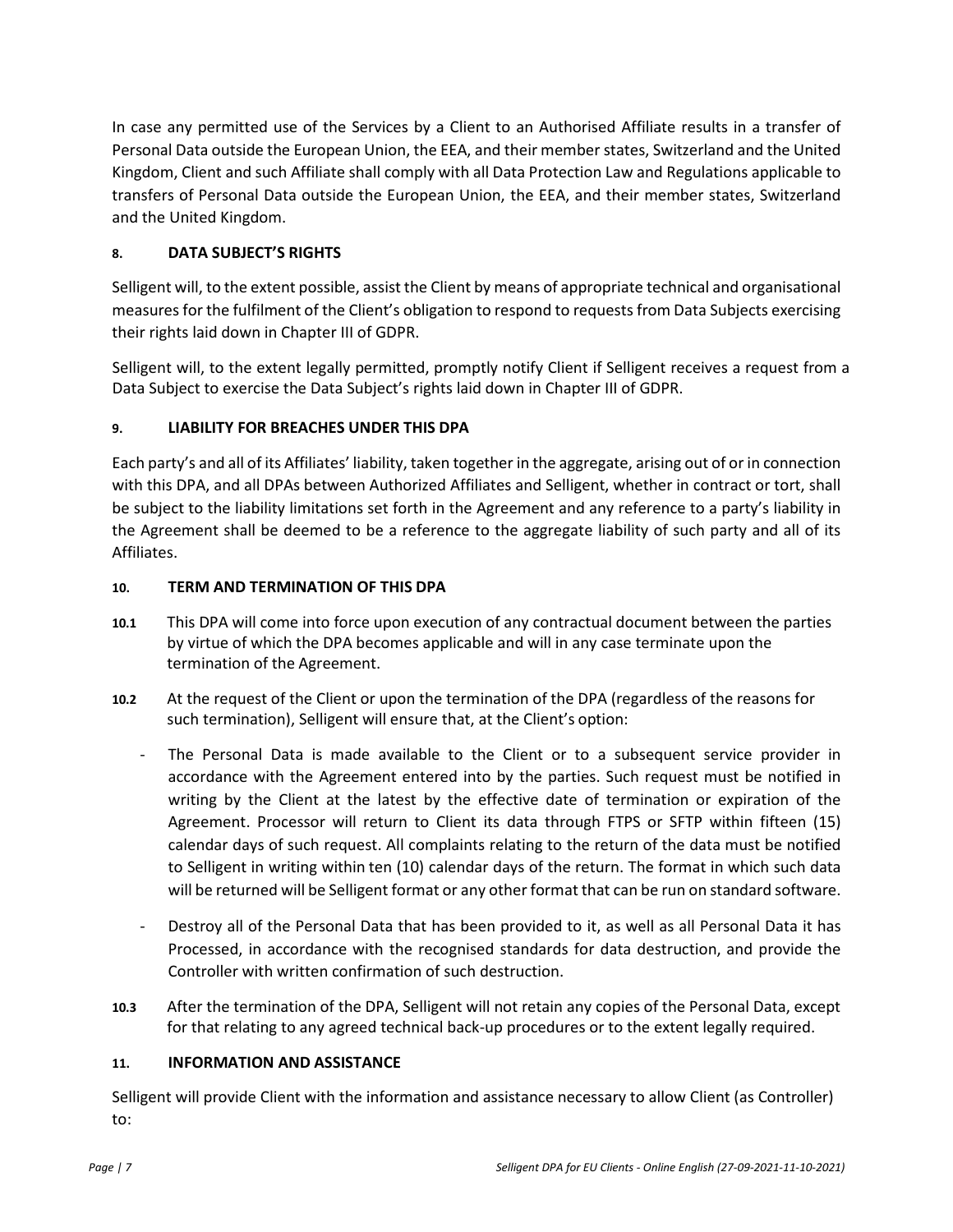- a) Notify Personal Data breaches with respect to Personal Data Processed as a consequence of the Services to competent national data protection authorities;
- b) Take the appropriate technical and organizational measures to ensure the security and safety of Client's Personal Data;
- c) Undertake data protection impact assessments or seek prior consultation with the data protection authorities;
- d) Observe rights of Data Subjects according to article [8 o](#page-6-2)f this DPA.

Selligent reserves the right to charge a reasonable administrative fee which shall be proportional to the effort required to provide Client with this information and assistance. Any such fee shall be communicated beforehand and shall not be set at a level which results in the fee working prohibitively with regard to Selligent's obligation to comply with the commitments in the first paragraph of this article.

#### **12. MISCELLANEOUS**

- **12.1** Except as specifically set forth in this DPA, all terms of the Agreement remain in full force and effect. In the event of any conflict or inconsistency between the content of this DPA and the Agreement, this DPA shall prevail.
- **12.2** None of the provisions of this DPA should prevent any party to be compliant with any applicable law or regulation. In the event of any conflict, the relevant provision of this DPA shall not be applied.
- **12.3** Working days or calendar days in this DPA will be calculated according to the applicable law of the Agreement.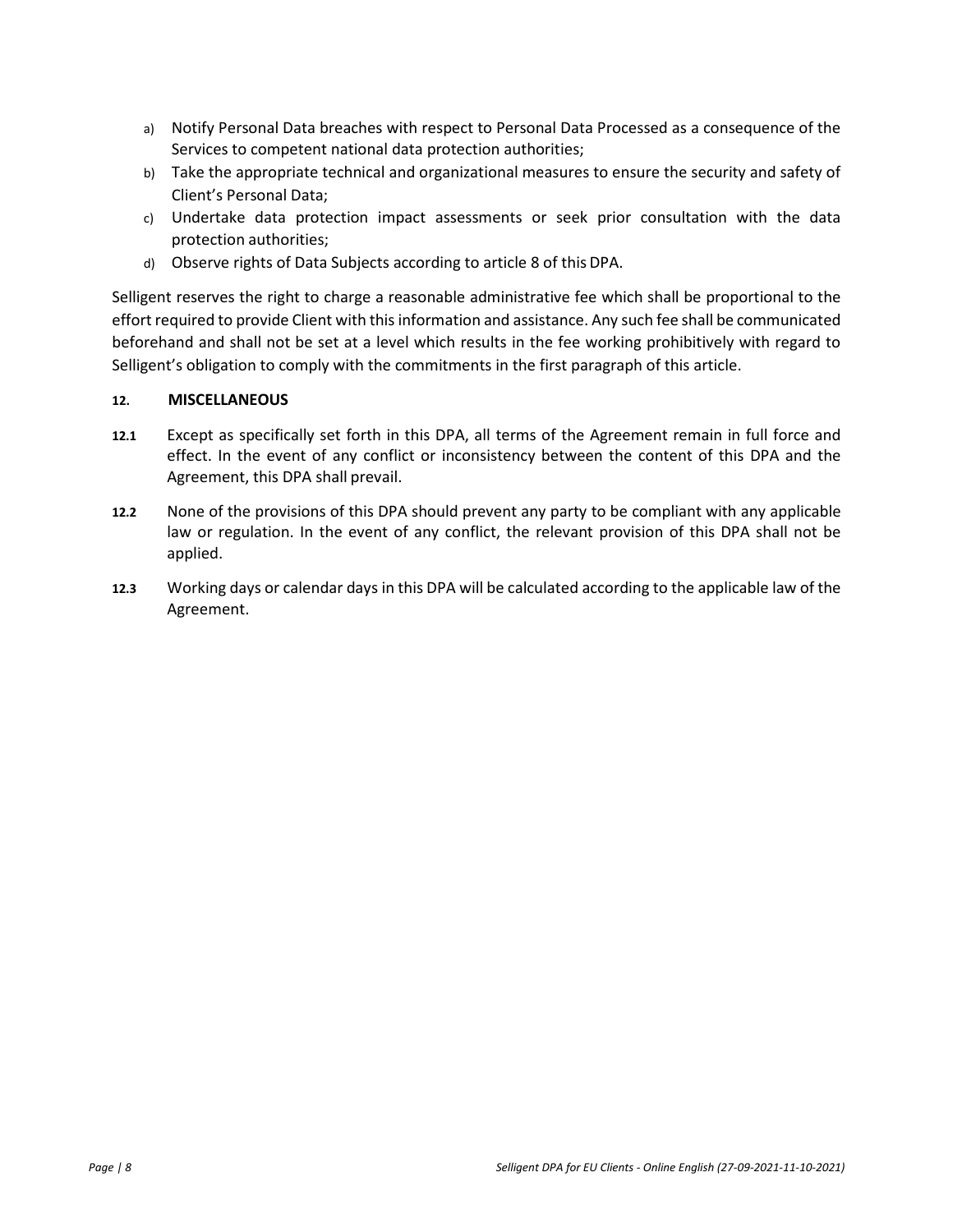# **Schedule 1 – Selligent Affiliates**

| <b>Selligent Benelux NV</b>                         |
|-----------------------------------------------------|
| Kempische Steenweg 305 box 401                      |
| 3500 Hasselt (Belgium)                              |
| Belgian Crossroad Bank 0478.839.312                 |
| <b>Selligent International SA</b>                   |
| Avenue de Finlande 2 box 2                          |
| 1420 Braine L'Alleud (Belgium)                      |
| Belgian Crossroad Bank 0652.992.518                 |
| <b>Selligent France SA</b>                          |
| 20 Place des Vins de France RCS                     |
| 75012 Paris (France)                                |
| RCS Paris B 391 206 554                             |
| <b>Selligent GmbH</b>                               |
| Herzogspitalstraße 24                               |
| 80331 München (Deutschland)                         |
| HRB 197488                                          |
|                                                     |
| <b>Selligent Iberica S.L.U</b>                      |
| Caille Enrique Granados 86-88                       |
| Planta 3°                                           |
| 08008 Barcelona (España)                            |
| CIF B-66-577.669                                    |
| <b>Selligent Ltd</b>                                |
| New Penderel House, 4th Floor, 283-288 High Holborn |
| London, WC1V 7HP (United Kingdom)                   |
| Company Number: 06398867                            |
| <b>Selligent Italy</b>                              |
| Via Copernico 38<br>13.                             |
| 20125 Milano (Italia)                               |
| Register number 02763630346                         |
| <b>Selligent Inc</b>                                |
| 9 Lea Avenue<br>Nashville, Tennessee, 37210 (USA)   |

## **Schedule 2 – Details of Processing**

The Controller shall decide, in its sole discretion, what Personal Data is transferred to and stored on the Selligent Platform. While the Controller is responsible for deciding what data to submit, it typically may concern: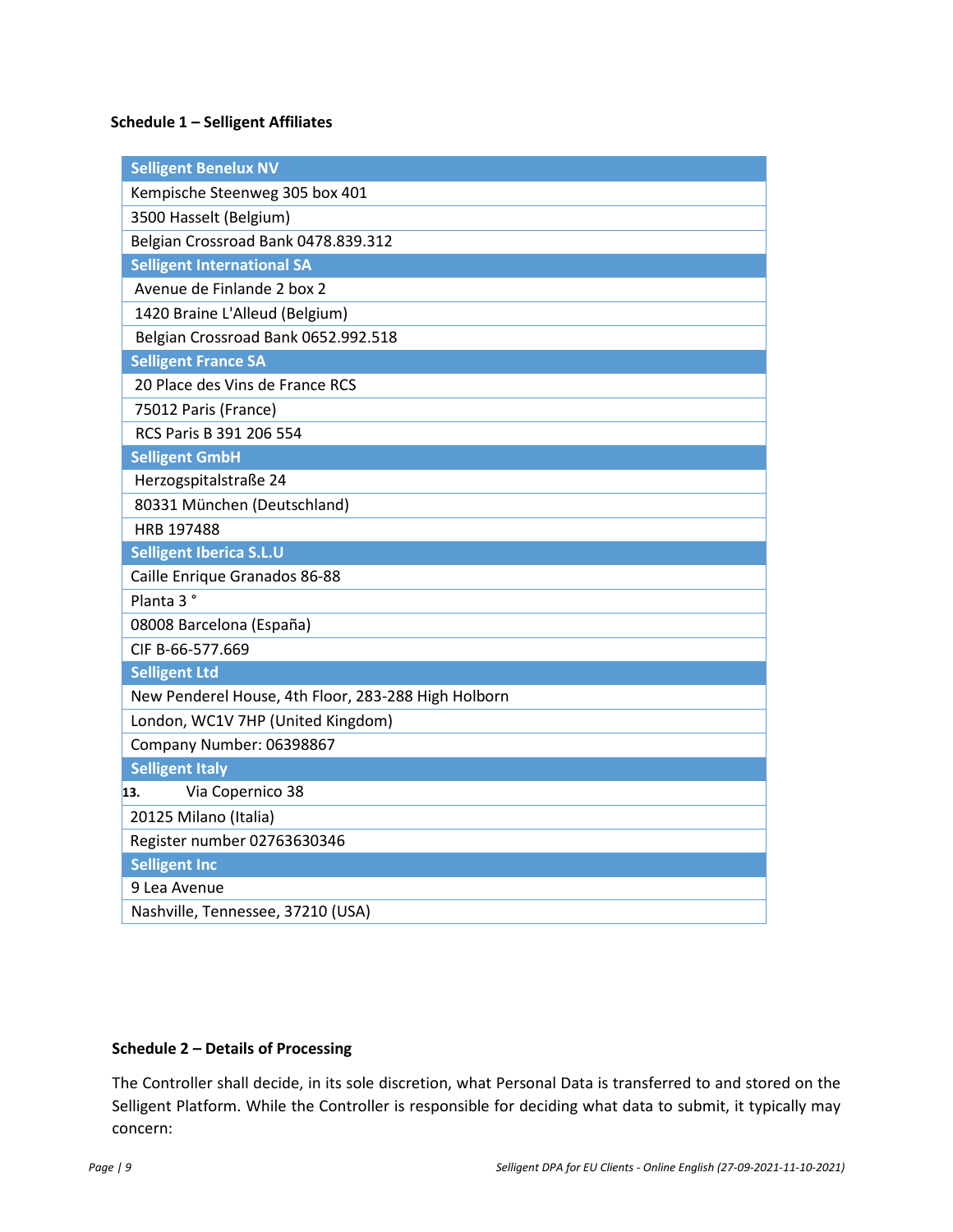- The following categories of Data Subjects:
	- o Prospects, clients, business partners;
	- o Clients' users;
	- $\circ$  Children below the age of 16, down to 13, years old depending on domestic privacy legislations, shall not be processed by the Controller on the Platform.
- The following types of Personal Data:
	- o Contact information including first name, last name, e-mail address;
	- o Information that a client or prospect has entered in a form;
	- o Other information relevant to Client surveys and/or offers;
	- $\circ$  Behavioural and navigation data, such as which sites of the controller or mails viewed, in what order and at which time;
	- o Analytical and profiling data.

As part of the Services under the Agreement, Selligent will provide the Client with access to and usage of the Selligent Platform for the purpose of executing omnichannel campaign to engage both anonymous and identified consumers via e-mail, mobile, social, website optimization, call center, postal, in-store and other channels.

The nature of the processing includes uploading, creating and updating Personal Data, executing omnichannel campaigns to engage with data subjects through different channels, optimizing campaigns & customer experience and analytics.

The Processor merely provides services, usage concepts, data storage space and interfaces. The definition of the Services is described in the Agreement entered into between the Processor and the Controller.

Selligent's employees may have access to Personal Data to the extent necessary to perform the Services under the Agreement. This concerns typically SaaS Operations and DevOps teams, Support Services team, dedicated employees in charge of Client relationship who may consult the use of the Platform by the Client for the purposes of providing advices.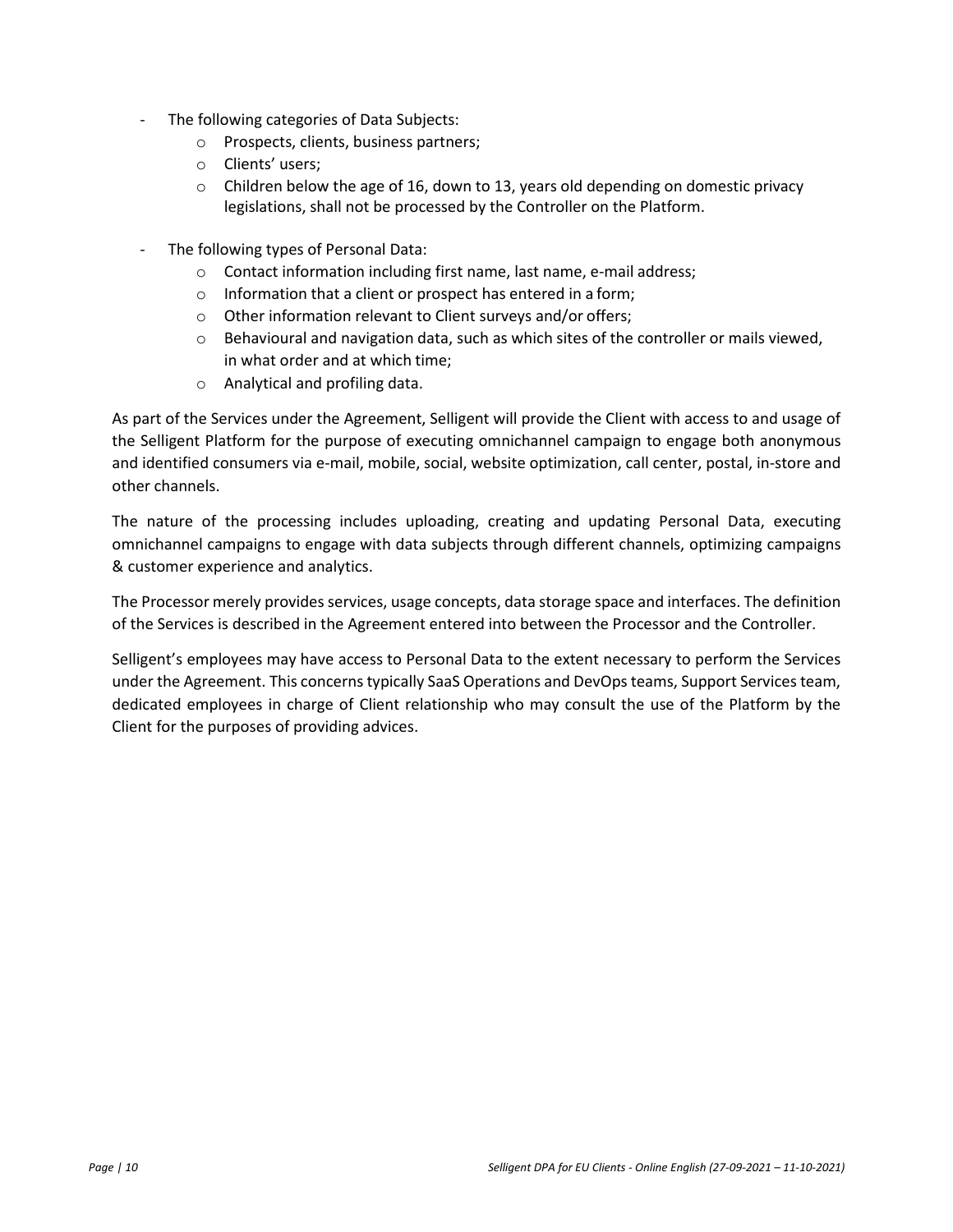#### **Schedule 3 – Certifications**

ISO/IEC 27001:2013, ISO/IEC 27018:2014 and ISO/IEC 27701:2019 – Field of application, "Delivery and support processes for a secure operation of the Selligent Solution in Software as a Service on hybrid cloud to clients, as well as Selligent internal networks and software Research and Development processes in compliance with privacy Requirements".